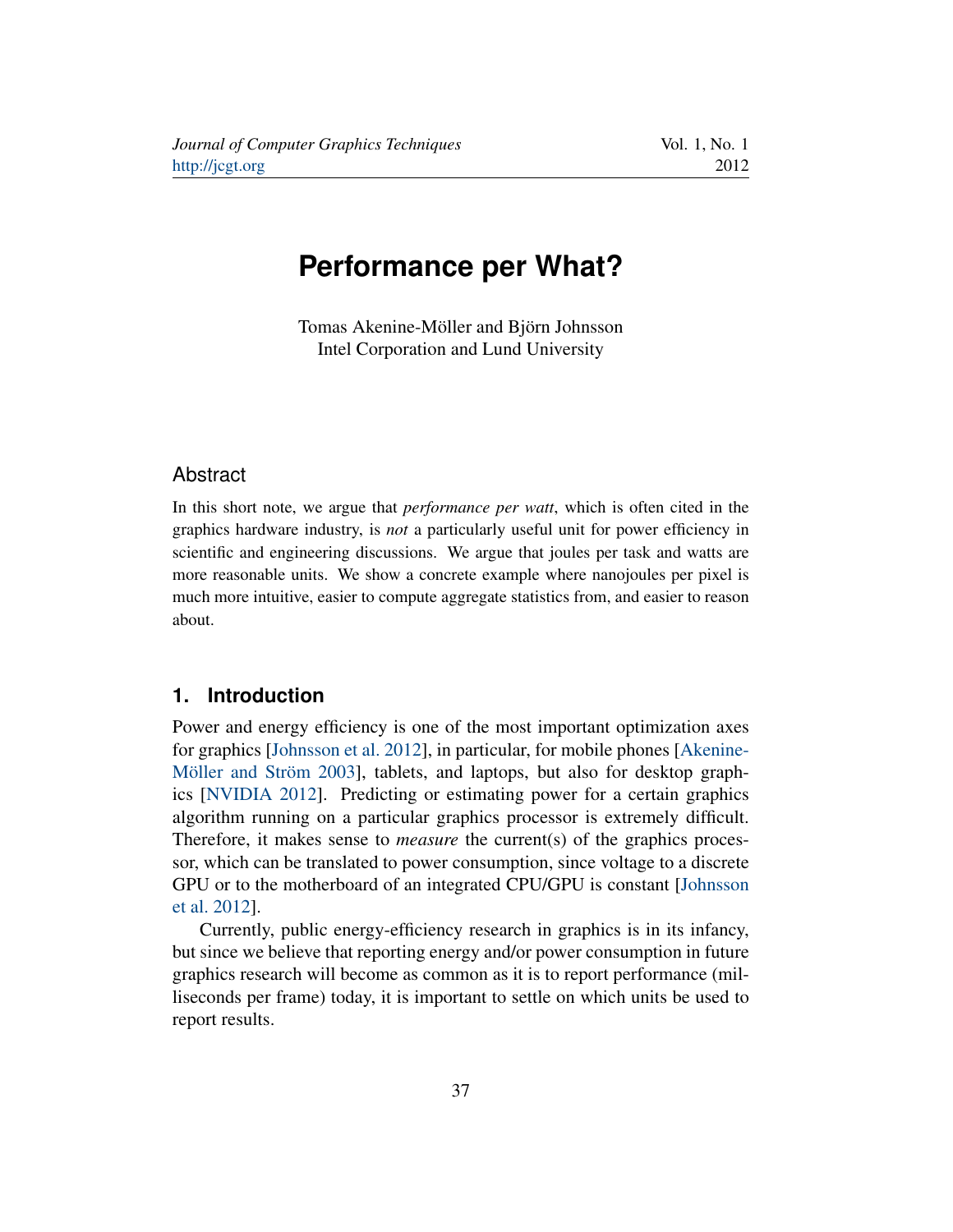#### <span id="page-1-0"></span>**2. Unit Motivation**

The quantity, "performance per watt," is often used with the objective to reach as high a number as possible. Hence, we conclude that performance can be given in frames per second, for example, denoted  $F/t$ , where  $F$  is the number of frames rendered in *t* seconds. It is well known that  $P = E/t$ , where *P* is power measured in watts (W), *E* is energy measured in joules (J), and *t* is time measured in seconds (s). This means that performance per watt becomes

$$
\frac{F/t}{P} = \frac{F \cdot t}{t \cdot E} = \frac{F}{E},
$$

with unit given by *frames per joule*, actually an energy measure and not a power measure, as "performance per watt" implies. Frames per joule (fpJ) is similar to *frames per second* (fps) in that it is an inverse measure. Note that it sounds better to report in these inverse measures, e.g., getting a  $3\times$  performance improvement in fps may "sound" better than reducing the frame time by 67% . This explains the popularity for this form by marketing departments. It should also be noted that these inverse measures (fps and fpJ) cannot be averaged. So if fps or fpJ is measured over an animation, it is incorrect to average over all of the frames' fps (or fpJ) in order to compute an average fps or fpJ. Instead, the numbers should be inverted (1/fps and 1/fpJ), and then these numbers need to be averaged. Finally, one may convert back to fps or fpJ.

For similar reasons that frame time is more useful when reporting performance, frame energy (joules per frame) is more useful for reporting energy efficiency. We recently proposed the following measurement [\[Johnsson et al.](#page-3-0) [2012\]](#page-3-0):

$$
E = \frac{\int_0^{t_{\text{tot}}} P(t) \, \text{d}t}{F \cdot R},
$$

where  $t_{\text{tot}}$  is the total time it takes to render the entire animation,  $F$  is the number of frames in the animation, and *R* is the screen resolution in pixels. The unit is joules per pixel (Jpp), or nanojoules per pixel (nJpp), to make the decimals more manageable.

Hypothetically, one can creative an "efficient" architecture that uses very little power, but takes a very long time to render the frame. Such an architecture would be energy efficient, but not very usable. Therefore, we argue that both frame time and energy per pixel (or energy per frame) be reported at the same time. Conversely, one can also report energy per frame divided by time per frame, which gives us a strict power measure  $(P = E/t)$ .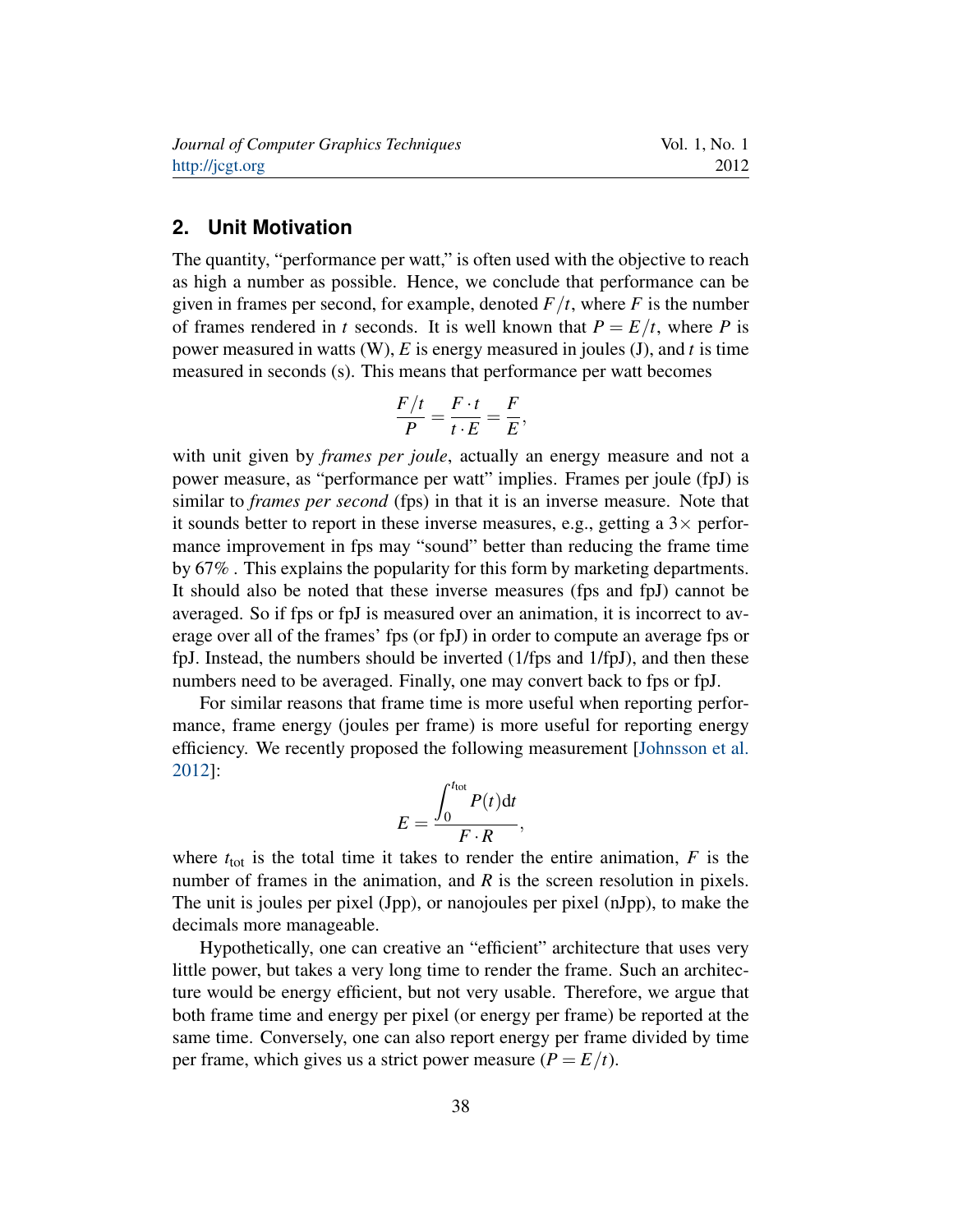<span id="page-2-2"></span>

| Journal of Computer Graphics Techniques | Vol. 1, No. 1 |
|-----------------------------------------|---------------|
| http://jcgt.org                         | 2012          |

#### **3. Example**

We now show an example, where we have measured power using the methodology by Johnsson et al. [\[2012\]](#page-3-0), on an Intel Ivy Bridge processor with an HD Graphics 4000 integrated GPU. We measure on a deferred-shading renderer consisting of a first pass that creates the G-buffers (depth, position, diffuse texture, etc), and a second pass that loops over light sources in order to accumulate lighting. Similar to Johnsson et al. [\[2012\]](#page-3-0), idle power of the CPU is subtracted by measuring the power of the program with all calls to the OpenGL API removed. However, instead of doing this instantaneously  $40,000<sup>1</sup>$  $40,000<sup>1</sup>$  $40,000<sup>1</sup>$  per second, we compute an average power over one or more frames and subtract that average amount. Note that the energy consumption of the graphics driver is included.

<span id="page-2-1"></span>

**Figure 1**. Measured power for deferred shading on an Ivy Bridge processor. The entire frame on the left uses 135 nJ/pixel. The G-buffer creation pass uses 47 nJ/pixel and the light-accumulation pass uses 84 nJ/pixel. Note that the removal of the CPU power pushes the curves below zero at times. This is because the idle power that is removed is an average over several complete frames, which reduces noise in the graphs (but still gives a correct average energy per pixel).

<span id="page-2-0"></span> $1$ Our power measurement station operates at 40 kHz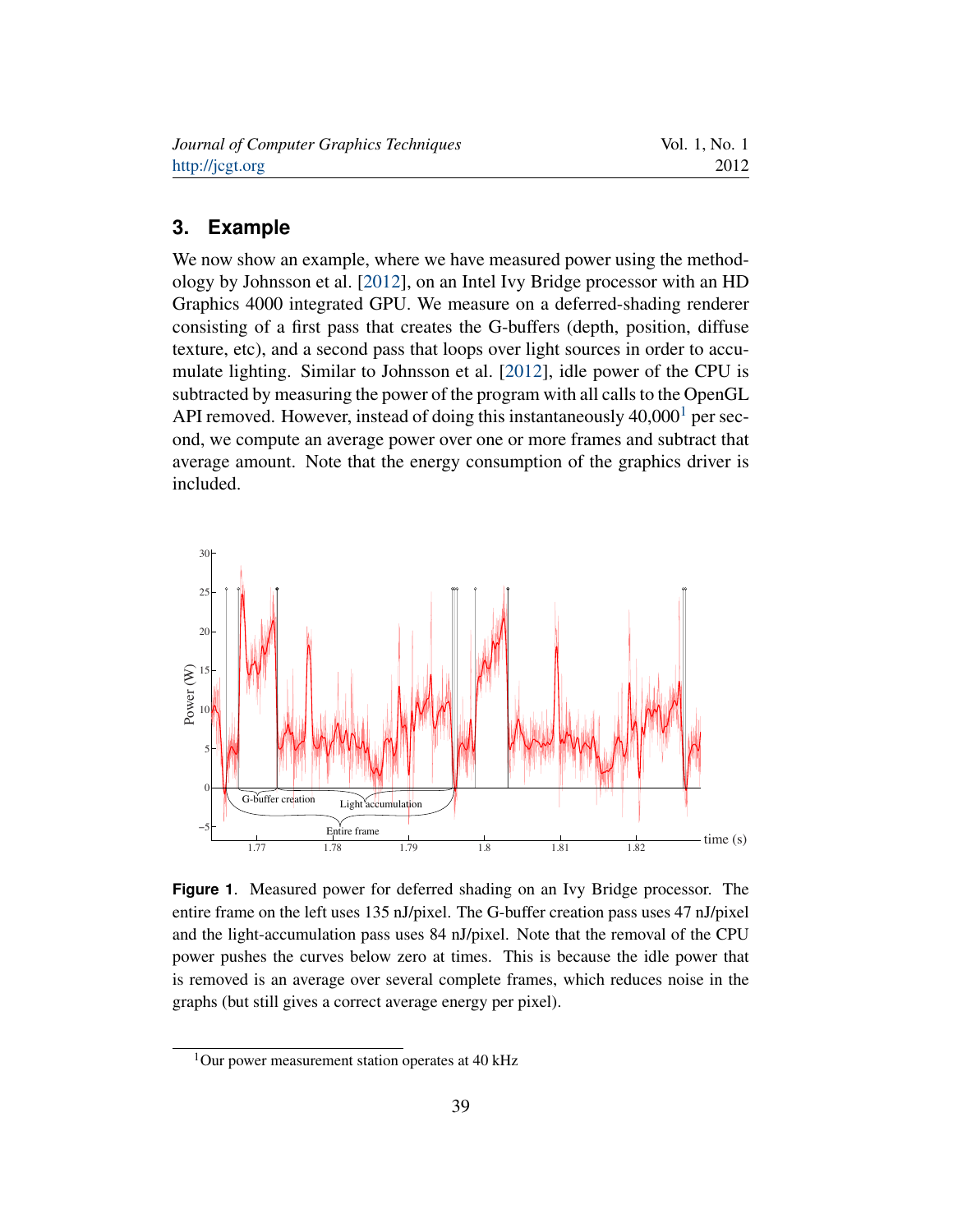| Journal of Computer Graphics Techniques | Vol. 1, No. 1 |
|-----------------------------------------|---------------|
| http://jcgt.org                         | 2012          |

The power curves over time for two frames are shown in Figure [1.](#page-2-1) We estimated that the energy per pixel is 135 nJ/pixel including both rendering passes as well as any overhead in between. Moreover, we inserted time stamps into the rendering, which made it possible to isolate the G-buffer pass and the lighting-accumulation pass. The G-buffer pass uses 47 nJ/pixel, while the lighting accumulation pass uses 84 nJ/pixel. The rest of the rendering (overhead) uses  $135-47-84 = 4$  nJ/pixel.

Let us convert these numbers to their inverses (performance per watt), i.e.,  $1/(135 \cdot 10^{-9}) = 7.4$  Mpixels/joule for the full frame. Similarly, the G-buffer pass converts to 21.3 Mpixels/joule, and the lighting-accumulation pass to 11.9 Mpixels/joule. Reasoning about the overhead energy is very nonintuitive, since the numbers, 7.4, 21.3, and 11.9 Mpixels/joule, do not easily convey the energy overhead of the rendering. One could convert the overhead, i.e., 4 nJ/pixel, to its inverse, which becomes 250 Mpixels/joule, but this clearly does not help either in understanding what the overhead is.

We conclude that it is clear that performance per watt (fps per watt, frames per joule, pixels per joule, etc) should be avoided in both academic and industry research when examining energy/power efficiency.

Acknowledgements. Thanks to Aaron Lefohn, Charles Lingle, and Tom Piazza at Intel; thanks, in particular, to Jim Nilsson, Robert Toth, and Petrik Clarberg for feedback on the paper and also to the rest of the Advanced Rendering Technology team. We acknowledge support from the Swedish Research Council; Tomas Akenine-Möller is a *Royal Swedish Academy of Sciences Research Fellow* supported by a grant from the Knut and Alice Wallenberg Foundation.

#### **References**

- <span id="page-3-1"></span>AKENINE-MÖLLER, T., AND STRÖM, J. 2003. Graphics for the Masses: A Hardware Rasterization Architecture for Mobile Phones. *ACM Transactions on Graphics, 22*, 3, 801–808. [37](#page-0-0)
- <span id="page-3-0"></span>JOHNSSON, B., GANESTAM, P., DOGGETT, M., AND AKENINE-MÖLLER, T. 2012. Power Efficiency for Software Algorithms running on Graphics Processors. In *High Performance Graphics*, 67–75. [37,](#page-0-0) [38,](#page-1-0) [39](#page-2-2)
- <span id="page-3-2"></span>NVIDIA. 2012. GeForce GTX 680. Tech. rep. [37](#page-0-0)